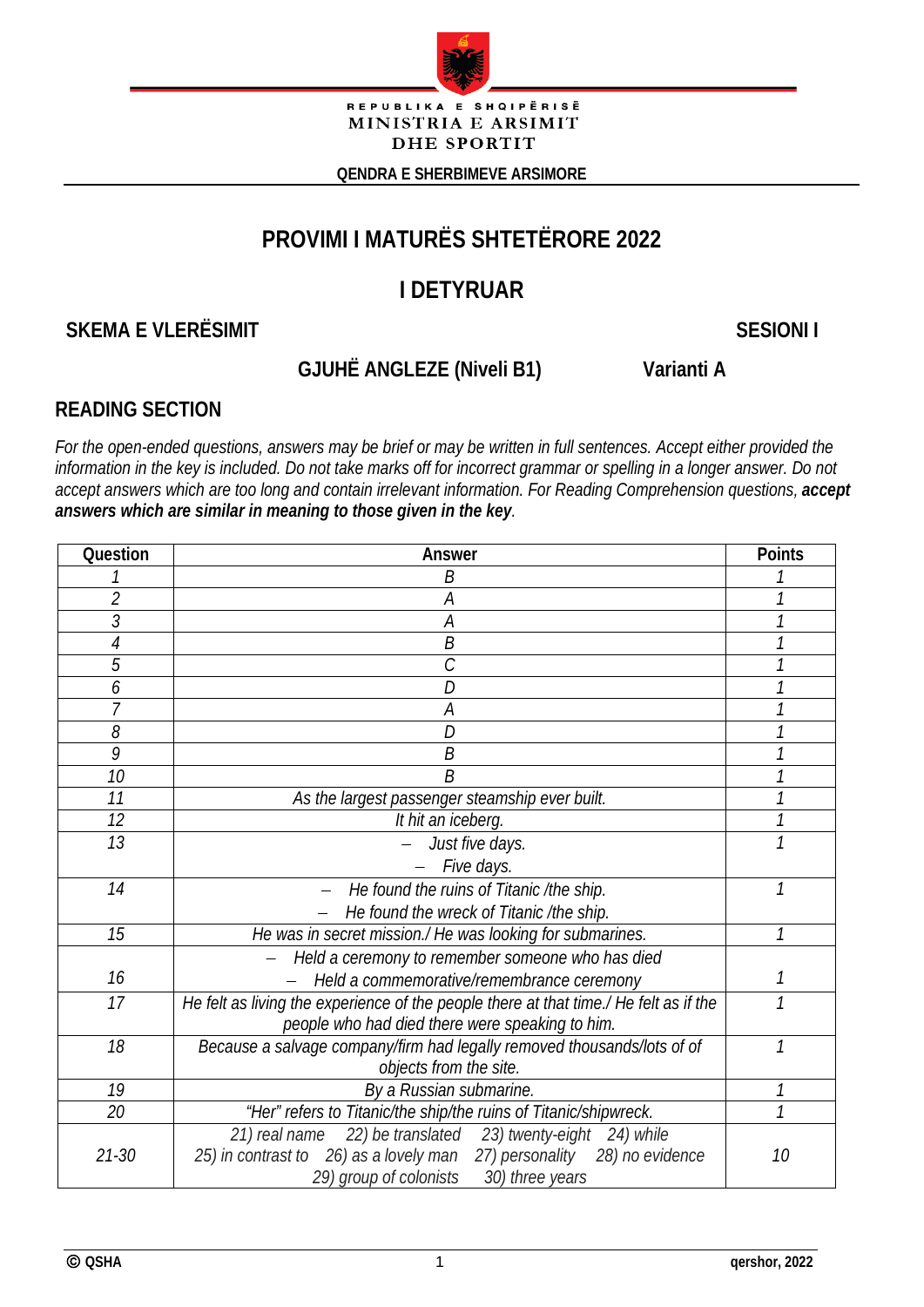## **USE OF LANGUAGE SECTION**

| 31a-i | $d \mid B$<br>a,<br>e)                                 |  |
|-------|--------------------------------------------------------|--|
|       | <i>TRANSPORTATION/TRANSPORT</i><br>b)                  |  |
| 32а-е | d) INTRODUCTION<br>c) EDUCATIONAL<br>e) ADVERTISEMENTS |  |

## **B1 Level Examination Writing Section**

### **The writing section is scored out of a total of 15 points.**

### **33. Task 1 10 points**

There are five criteria, each of which receives two points.

Candidates whose writing ability for a criterion is considered to be below the minimum acceptable standard for B1 level receive zero points for that criterion. Candidates whose writing ability is judged to be at the **minimum** standard for B1 level receive one point for that criterion, while candidates whose ability for a criterion is considered to be above the minimum level for B1 receive two points for that criterion.

The number of points for each criterion is added together to give a total score out of ten. *A successful candidate at minimum B1 level can:*

- *Can convey simple information of immediate relevance, getting across the point he/she feels to be important*
- *Can produce continuous writing, which is generally intelligible throughout.*
- *Can write straightforward connected texts on a range of familiar subjects within his field of interest, by linking a series of shorter discrete elements into a linear sequence.*
- *Can write personal letters describing experiences, feelings and events in some detail.*
- *Spelling, punctuation and layout are accurate enough to be followed most of the time.*

| Points   | Description                      | Task<br>Completion                                                                                                                                                                  | Organization                                                                                                                                                     | Grammar                                                                                                                                                              | Vocabulary                                                                                                                                                | <b>Mechanics</b>                                                                                                                                                                                                                          |
|----------|----------------------------------|-------------------------------------------------------------------------------------------------------------------------------------------------------------------------------------|------------------------------------------------------------------------------------------------------------------------------------------------------------------|----------------------------------------------------------------------------------------------------------------------------------------------------------------------|-----------------------------------------------------------------------------------------------------------------------------------------------------------|-------------------------------------------------------------------------------------------------------------------------------------------------------------------------------------------------------------------------------------------|
| $\bf{0}$ | <b>Below minimum</b><br>B1 level | Text is often<br>irrelevant to the<br>task.<br>Text is much too<br>short.<br>The topic is not<br>sufficiently<br>developed and<br>little or no<br>supporting detail<br>is provided. | No beginning or<br>end to the text.<br>Text often jumps<br>from topic to<br>topic.<br>Very few or no<br>connectors used.                                         | Very frequent<br>errors often<br>impede<br>communication,<br>confusing the<br>reader.                                                                                | Lack of<br>vocabulary<br>resources often<br>impedes<br>communication.                                                                                     | Frequent errors<br>in the spelling of<br>words which may<br>cause confusion<br>for the reader.<br>Sentences may<br>lack full stops<br>and capitalization<br>is used<br>inappropriately or<br>is absent.                                   |
| 1        | At minimum B1<br>level           | Text is relevant<br>to the task in<br>parts.<br>The topic is<br>sufficiently<br>developed, but<br>without much<br>supporting detail.                                                | A beginning and<br>end is provided.<br>Topics in the text<br>are sometimes<br>grouped<br>together.<br>Some<br>connectors are<br>sometimes used<br>appropriately. | Errors<br>sometimes occur<br>in basic<br>structures, but<br>only sometimes<br>impede<br>communication.<br>Errors may often<br>occur in more<br>complex<br>structures | Vocabulary<br>resources are<br>often used<br>appropriately to<br>convey<br>communication.<br>Errors may often<br>occur in more<br>advanced<br>vocabulary. | Few errors in the<br>spelling of basic<br>words, but errors<br>may often<br>appear in more<br>complex words.<br>Sentences have<br>a full stop and<br>are followed by<br>capitalization.<br>Commas are<br>sometimes used<br>appropriately. |

## **Writing Descriptors**